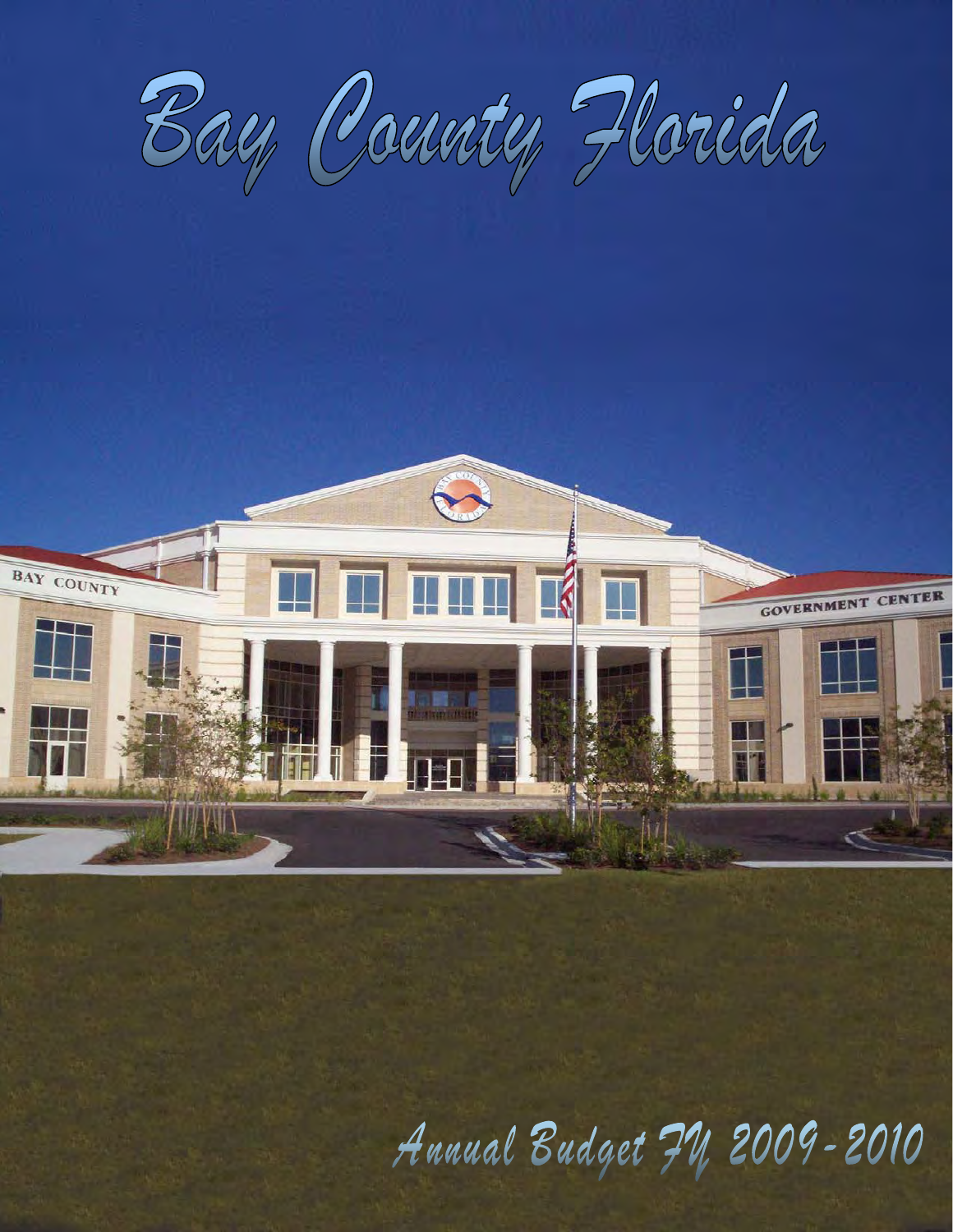The three-story building, at about 120,000 square feet, provides a singular convenient location for all county residents to conduct their business.

The building houses the bulk of county government offices under the purview of the Bay County Commission, including Planning & Zoning, Information Technology and Geographical Information Systems, Code Enforcement, Buildersʹ Services, Development Services, Public Works, Traffic Engineering, the Intelligent Transportation System (located on the second and third floors of the administration building; with a video wall that spans both floors, with computer consoles on the second floor for operators to monitor traffic), Veterans' Services, Human Resources, Budget, Risk Management, Purchasing and the County Manager's Office. All the County Commission‐governed offices as well as the commission chambers are located at the 11th Street site, with the exception of Emergency Services, Parks & Recreation, Utility Services and the Solid Waste Division.

The Center is also home to the offices of the Property Appraiser, Supervisor of Elections and the Tax Collector.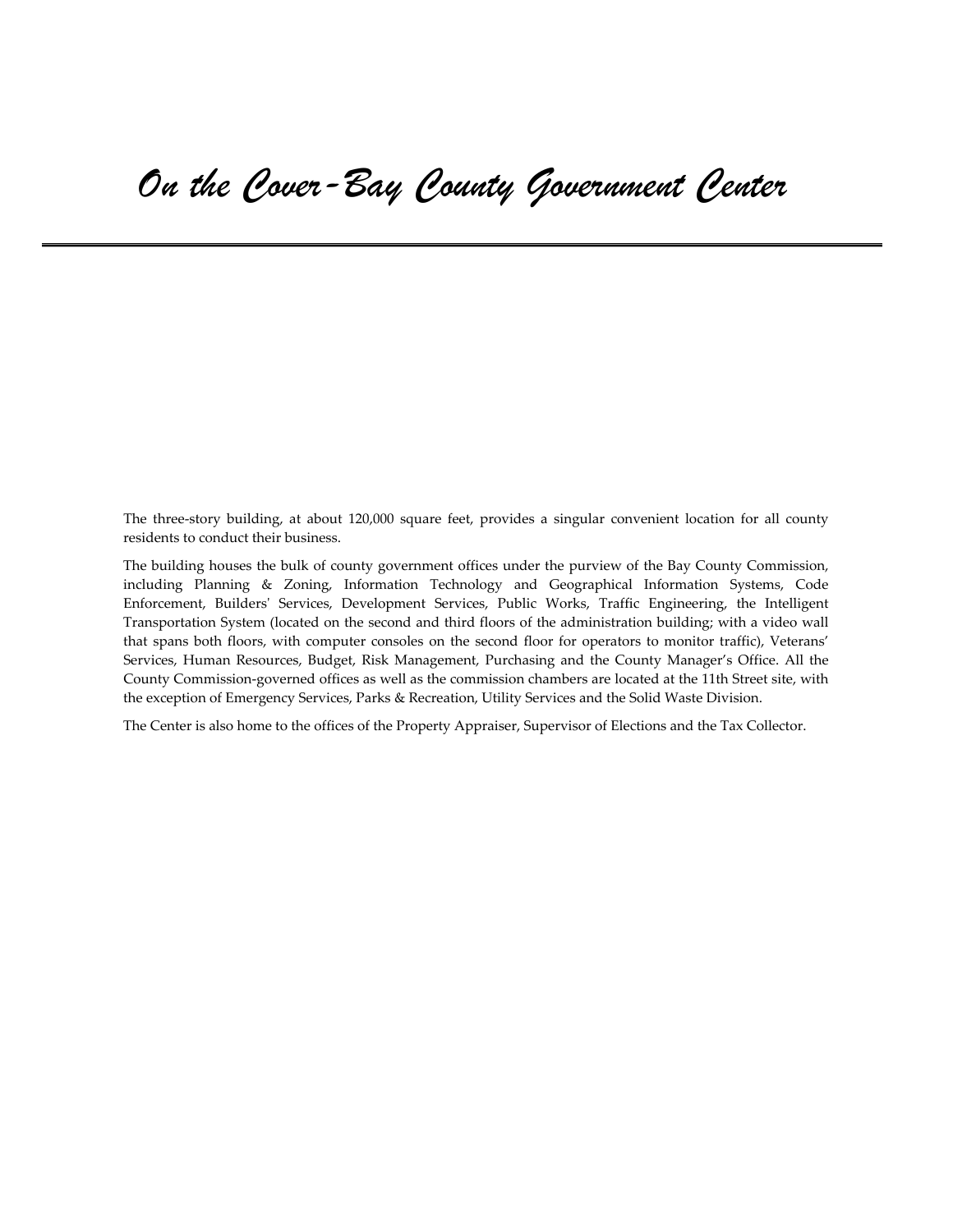# **Document Preparation Team**

## **Budget Office**

Johnathan A. Stukey, Budget Officer Linda E. Morris, Assistant Budget Officer Sharon Lamb, Budget Analyst Sheila Faries, Contract Coordinator/Budget Technician Valerie Smith, Senior Staff Assistant

# **Special Thanks**

To the many department heads, Constitutional Offices, and employees who have cooperated in providing the information needed for compiling this budget document; we appreciate your assistance and teamwork without which this document would not be possible.



Board of County Commissioners Budget Office 840 West 11th Street Panama City, Florida 32401 850.248.8240 telephone  $*$  850.248.8172 fax [budget@baycountyfl.gov](mailto:budget@baycountyfl.gov)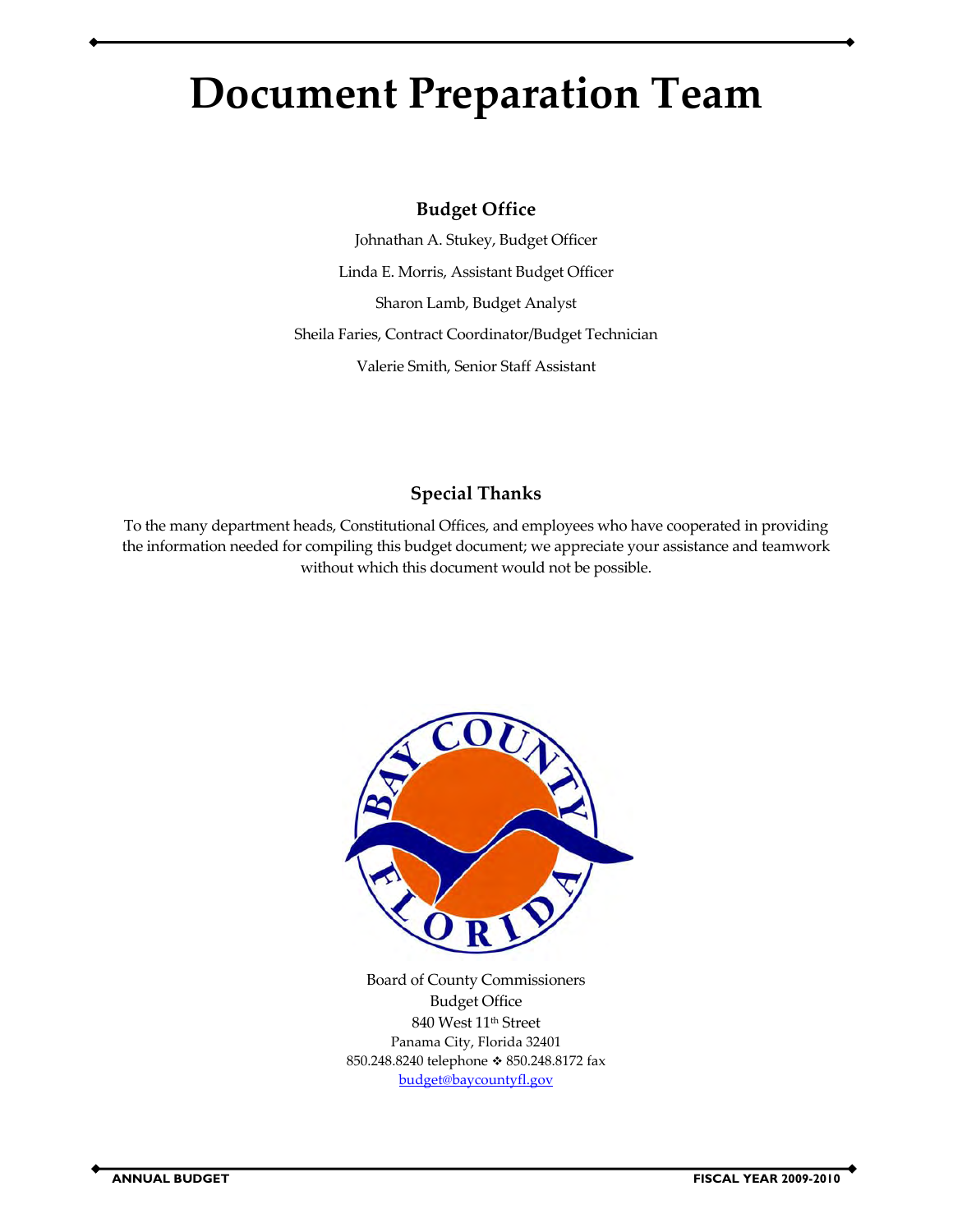

The Government Finance Officers Association of the United States and Canada (GFOA) presented an award of Distinguished Budget Presentation to the Bay County Board of County The Government Finance Officers Association of the United States and Canada (GFOA) presented an award of Distinguished Budget Presentation to the Bay County Board of County Commissioners for its annual budget for the fiscal year beginning October 1, 2008.

This is the 19<sup>th</sup> consecutive year this award has been awarded to Bay County.

In order to receive this award, a governmental unit must publish a budget document that meets program criteria as a policy document, as an operations guide, as a financial plan and as a communication device.

The award is valid for a period of one year only. We believe our current budget continues to conform to program requirements, and we are submitting it to GFOA to determine its eligibility for another award.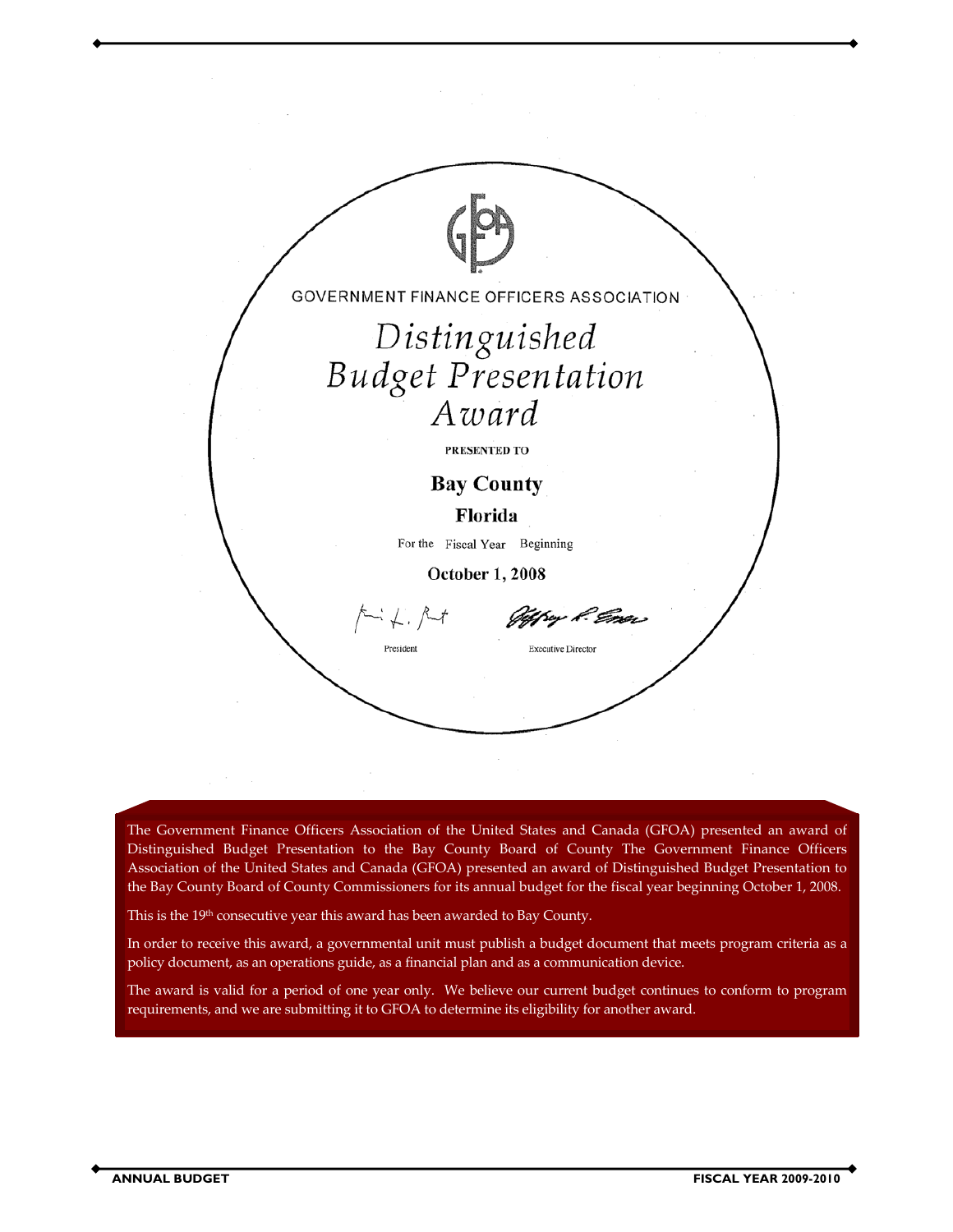# **A Bit of History about Bay County**

Before

- 1513 Native Americans lived here.
- 1513 ‐ Juan Ponce de Leon named Florida.
- 1528 ‐ Panfilo de Narvaez explored the Bay County area.
- 1821 U.S. bought Florida from Spain.
- 1835 ‐ Jose Massalina started the black community of Red Fish Point.
- 1845 ‐ Florida became a state.

1863 - Confederate and Union soldiers battle on Beach Drive.



The history of Bay County coincides with that of the State of Florida. The ill fated voyage of Governor Panfilo de Narvaez in 1529 is the first account of Europeans visiting the area. The voyage of Narvaez was recorded by Captain Cabeza de Vaca in his diary. Narvaez, a Spanish soldier and explorer, was given the right to conquer and govern Florida and the unexplored land of the northern Gulf of Mexico coast. He landed in Tampa Bay in 1528 and marched north

in search of gold. The expedition lost contact with its ships and had to build new boats at the shore of Apalachee Bay in northwestern Florida. While here Narvaez did much exploring in what is now Bay County.

In 1538, Hernando De Soto, another Spanish explorer, was named governor of Cuba and Florida and began a three year expedition throughout much of the southeastern United States in search of the gold he never found.

The entire Florida peninsula, during the years after the close of the American Revolution and up until the War of 1812, was populated by a small scattered number of Whites. In the 400 mile stretch from Pensacola to the east coast, there were practically no roads of any kind and no rivers running east to west to make water transportation possible. Old Spanish Trail passing through our area was the first east‐west road along this route.

At the end of the War of 1812 between the United States and Great Britain, and the defeat of the Creek Indian Nation at Horseshoe Bend in Tennessee, General Andrew Jackson retired to his home in Tennessee. Since Spain did nothing to control the Florida Indians who were raiding into South Alabama and Southwest Georgia stealing the cattle and raiding the plantations, Andrew Jackson was recalled from retirement to lead a force of volunteers and friendly Indians into West Florida in 1818. Jackson captured the fort at Wakulla then marched across North Florida to capture Pensacola, seeking contact with the Indian chiefs along the route. This area included the land that would become Bay County. The Adams‐Onis Treaty of 1819 allowed the U.S. to purchase Florida from Spain for five million dollars.

Florida formally came under U.S. control in 1821. Andrew Jackson was appointed by President James Monroe to become the first Military Governor of the Florida Territory.

A community of Blacks was established at Red Fish Point on what is now Tyndall Air Force Base. Jose Massalina was a free black Spanish merchant marine. He jumped ship at St. Joseph in 1836 and made his way to Red Fish Point to homestead. Massalina went to Georgia and bought a slave wife and invited about 40 Black families to join him. They constructed a school and church as well as individual homes.



During the 1840s and 1850s, planters prospered in Northwest Florida, and many of them constructed summer homes or cottages on St. Andrew Bay. Mail carriers delivered weekly mail by horseback from Marianna, but the St. Andrew's Bay post office did not open officially until October 23, 1845. The town's population numbered more than 1,200 in the summer. On March 3, 1845, the U.S. Congress admitted Florida as a state into the Union and granted public lands for school purposes.

There was little settlement of the area we now call Bay County except during the Civil War (1861‐1865). This area was, however, a major source of salt. There were hundreds of salt works along the bay where salt was removed by evaporation from the salt water of the bay. Salt was valuable because it was the only way to preserve food. During the Civil War, a three-year drought in this area made St. Andrew Bay an excellent location for salt-making. Salt became one of the Confederacyʹs greatest needs due to the blockade. By 1862 St. Andrew Bay served as one of the most important salt making areas in Florida.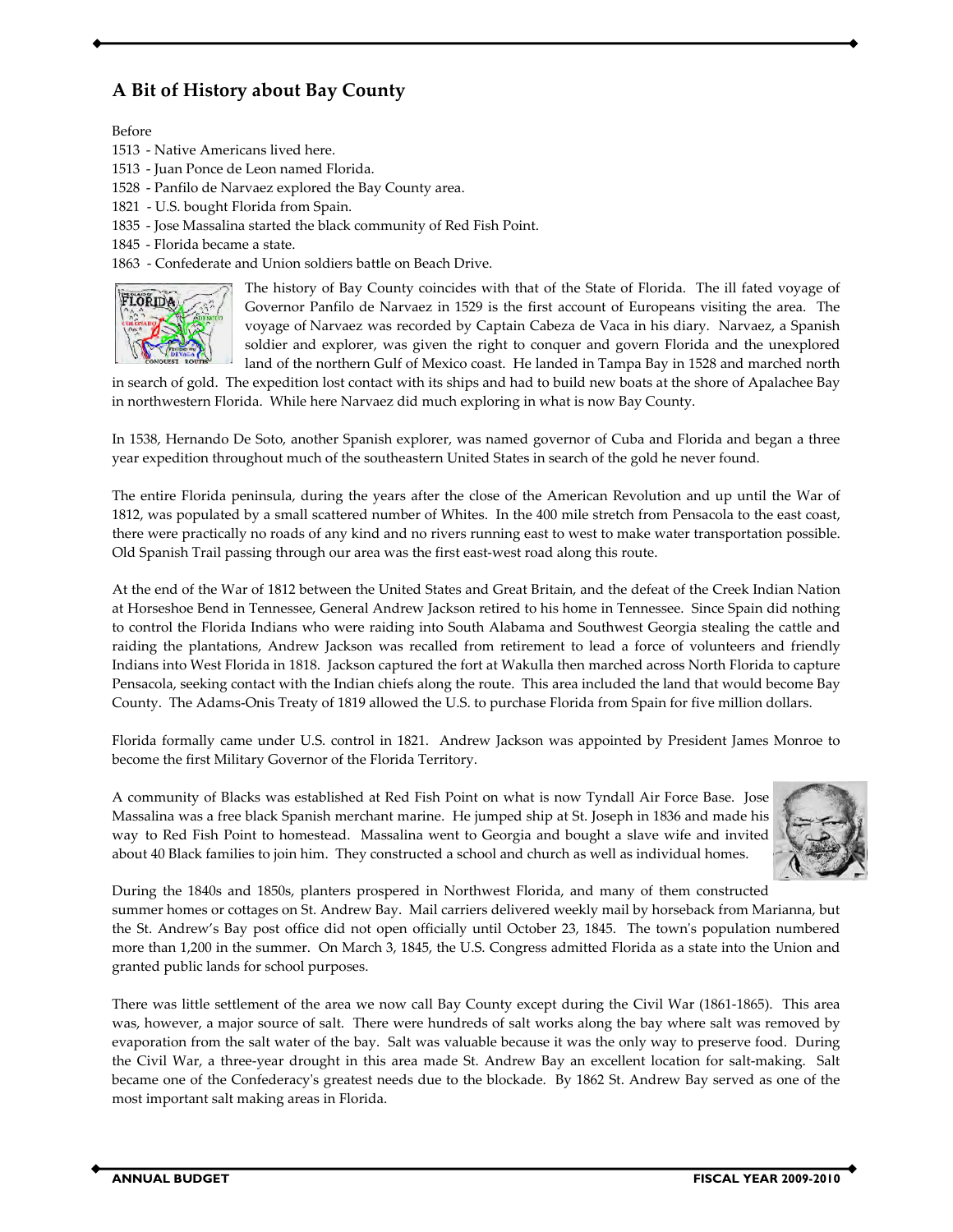The areaʹs reawakening began in Millville when Henry Bovis, a French Canadian with lumber interests in Bagdad, Florida, surveyed the bay and the seemingly‐inexhaustible surrounding forests. Bovis constructed a mill at the head of Watson Bayou and called it the St. Andrews Lumber Co. Those seeking work flocked to the mill town. The Millville post office opened on September 20, 1899. In 1904, service at the Harrison post office was discontinued and moved to Millville.

R. L. McKenzie and A. I. Gay teamed together with George West to develop Harrison as a port city. The group formed the Gulf Coast Development Company and renamed Harrison Panama City for the Panama Canal under construction during that period. The Panama City Post Office was established on July 16, 1906. West began publishing his Panama City Pilot on May 30, 1907. With a population of 600, Panama City was incorporated on February 23, 1909, after ballots from 34 qualified voters were cast. In 1910, Henry Bovis sold the St. Andrews Lumber Co. to a foreign syndicate and it became known as the German‐American Lumber Co. Hundreds moved to Millville to work at this huge mill. By 1910, Millville ranked as the bayʹs largest community.



On July 1, 1913, *Bay County* was created as the 49th county by the Legislature from portions of Washington, Calhoun and Walton Counties. The bill to create Bay County was sponsored by State Senator L. H. Howell and State Representative R. L. McKenzie. The newly selected legislators held their first meeting on Monday, July 10, 1913, in rooms secured over the Bank of Panama City. The session was informal, but later in the day the commissioners met in the Owlʹs Nest on the dock at the end of Harrison Avenue and began serious work.



County government functioned in temporary quarters throughout Panama City for a couple of years. Immediate plans were made for construction of a Courthouse. The cornerstone was laid December, 1914 and the building dedicated in December, 1915. In addition to court rooms and county officials, it also contained the county jail.

On December 20, 1920 the Courthouse was severely damaged by fire and lost the beautiful dome that supported four clocks. However, the outer walls survived and the building was

reconstructed. It remains in its original location and is one of five original courthouses in Florida.

This is the site of the landmark Gideon case, after which the Public Defender system was established in Florida and throughout the nation. In 1961, Clarence Earl Gideon stood trial in this courthouse for the felony charge of burglary. Lacking funds to hire a lawyer, Gideon requested that a lawyer be appointed to represent him at trial. Gideon's request was denied because, at that time, a person accused of a non‐capital felony did not have a constitutional right to a free lawyer. Gideon represented himself at his trial and was convicted.



While serving his five‐year prison sentence, Gideon petitioned the United States Supreme Court to review his case. The Supreme Court issued its decision in 1963 in Gideon v. Wainwright, ruling that every poor person charged with a serious crime in this country must be provided a lawyer for his defense at public expense. Panama City attorney, W. Fred Turner represented Gideon at his retrial and won an acquittal. Many changes have been made in the prosecution and legal representation of indigent defendants since the Gideon ruling was handed down in 1963. The decision in Gideon created and expanded public defenders.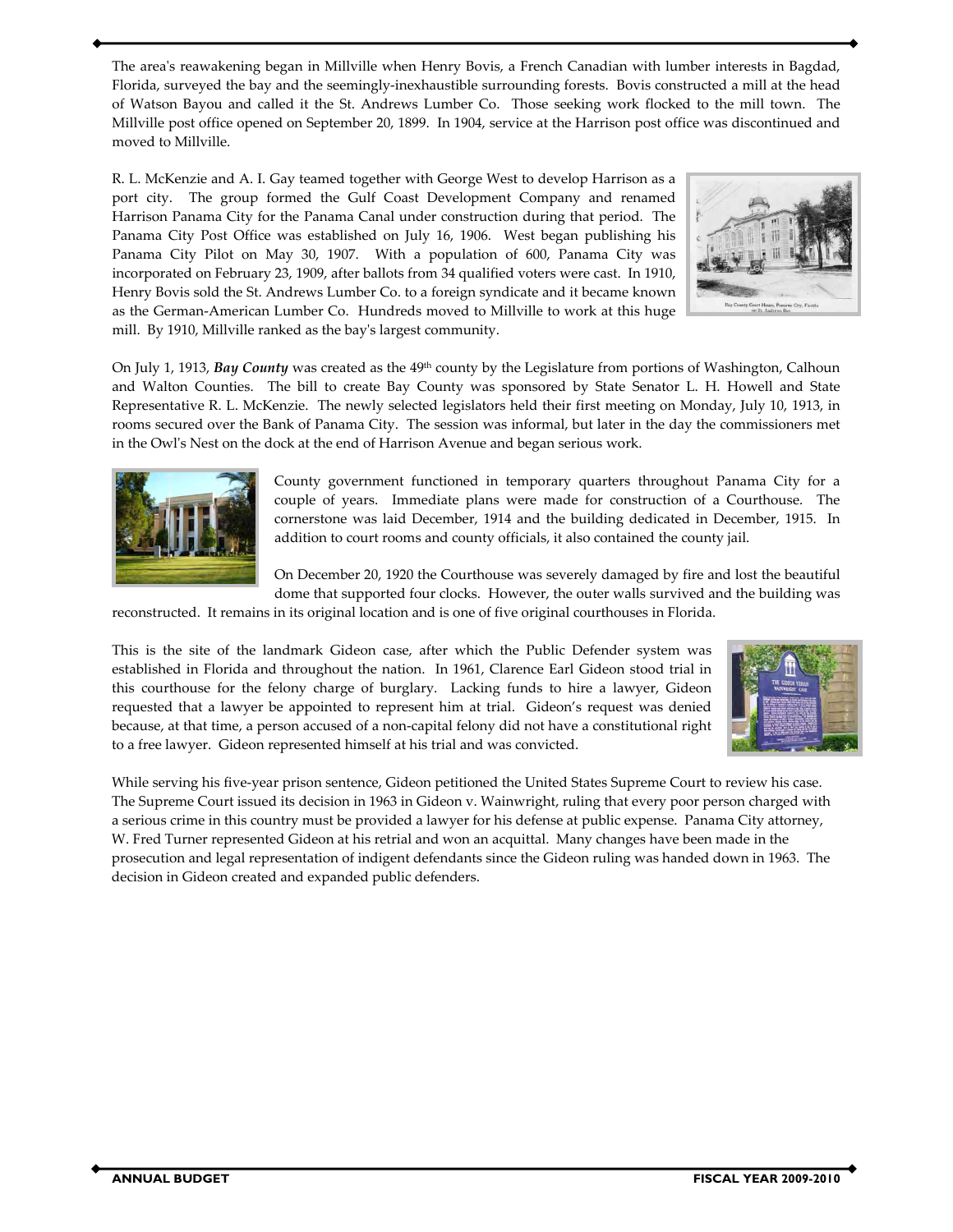## **Table of Contents**

#### **INTRODUCTION**

| <b>BUDGETARY</b>                                                                                                                                                                                                                                                                                                                                                                      |
|---------------------------------------------------------------------------------------------------------------------------------------------------------------------------------------------------------------------------------------------------------------------------------------------------------------------------------------------------------------------------------------|
|                                                                                                                                                                                                                                                                                                                                                                                       |
|                                                                                                                                                                                                                                                                                                                                                                                       |
|                                                                                                                                                                                                                                                                                                                                                                                       |
|                                                                                                                                                                                                                                                                                                                                                                                       |
|                                                                                                                                                                                                                                                                                                                                                                                       |
|                                                                                                                                                                                                                                                                                                                                                                                       |
|                                                                                                                                                                                                                                                                                                                                                                                       |
| $\bf{B}~\rm{udgeting~Process}~\rm{-}~\rm{Constitutional~Officers.} \\ \textcolor{red}{\bf{D}~\rm{H}~\rm{O}~\rm{O} (9/2010~B~\rm{udget~Process~}\rm{}} \\ \textcolor{red}{\bf{D}~\rm{O}~\rm{O} (9/2010~B~\rm{udget~Process~}\rm{}} \\ \textcolor{red}{\bf{D}~\rm{O}~\rm{O} (9/2010~B~\rm{udget~Process~}\rm{}} \\ \textcolor{red}{\bf{D}~\rm{O}~\rm{O} (9/2010~B~\rm{udget~process~}\$ |
|                                                                                                                                                                                                                                                                                                                                                                                       |
|                                                                                                                                                                                                                                                                                                                                                                                       |
|                                                                                                                                                                                                                                                                                                                                                                                       |
|                                                                                                                                                                                                                                                                                                                                                                                       |
|                                                                                                                                                                                                                                                                                                                                                                                       |
|                                                                                                                                                                                                                                                                                                                                                                                       |
|                                                                                                                                                                                                                                                                                                                                                                                       |
|                                                                                                                                                                                                                                                                                                                                                                                       |
|                                                                                                                                                                                                                                                                                                                                                                                       |
|                                                                                                                                                                                                                                                                                                                                                                                       |
|                                                                                                                                                                                                                                                                                                                                                                                       |
|                                                                                                                                                                                                                                                                                                                                                                                       |
|                                                                                                                                                                                                                                                                                                                                                                                       |

#### **ADMINISTRATION**

#### **GENERAL FUND**

| <b>SECTION A - GENERAL FUND</b> |  |
|---------------------------------|--|
|                                 |  |
|                                 |  |
|                                 |  |
|                                 |  |
|                                 |  |
|                                 |  |
|                                 |  |
|                                 |  |
|                                 |  |
|                                 |  |
|                                 |  |
|                                 |  |
|                                 |  |
|                                 |  |
|                                 |  |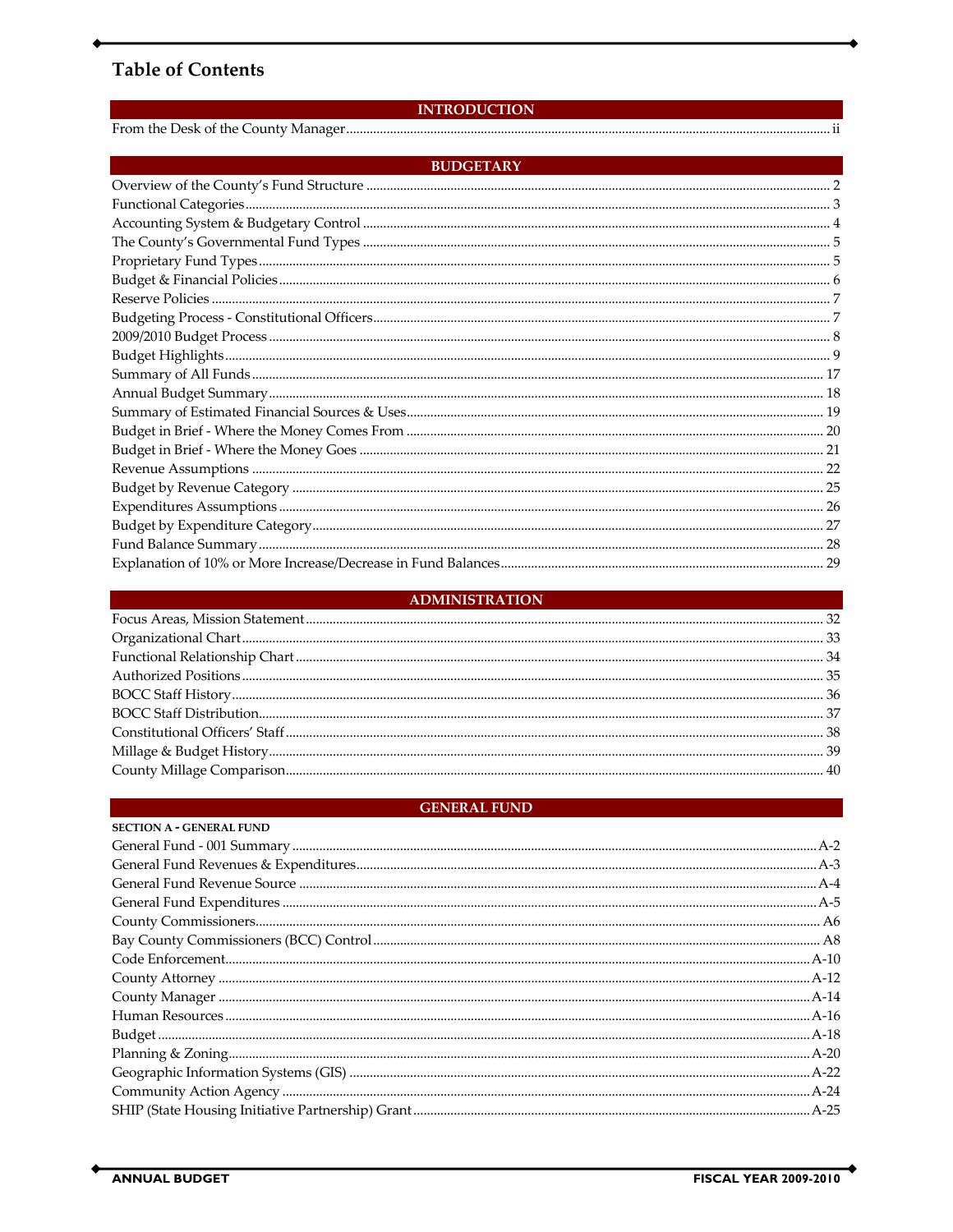## **GENERAL FUND**

| <b>SECTION A - GENERAL FUND CONTINUED</b> |  |
|-------------------------------------------|--|
|                                           |  |
|                                           |  |
|                                           |  |
|                                           |  |
|                                           |  |
|                                           |  |
|                                           |  |
|                                           |  |
|                                           |  |
|                                           |  |
| <b>SECTION B - CONSTITUTIONALS</b>        |  |
|                                           |  |
|                                           |  |
|                                           |  |
|                                           |  |
|                                           |  |
|                                           |  |
| <b>SECTION C - COURT SYSTEM</b>           |  |
|                                           |  |
|                                           |  |
|                                           |  |
|                                           |  |
|                                           |  |
|                                           |  |
|                                           |  |
|                                           |  |
|                                           |  |
|                                           |  |
|                                           |  |
|                                           |  |
| C-13                                      |  |
|                                           |  |
|                                           |  |
|                                           |  |

## **SPECIAL REVENUE FUND**

| <b>SECTION D - TRANSPORTATION</b> |  |
|-----------------------------------|--|
|                                   |  |
|                                   |  |
|                                   |  |
|                                   |  |
|                                   |  |
|                                   |  |
|                                   |  |
|                                   |  |
|                                   |  |
|                                   |  |
|                                   |  |
|                                   |  |
|                                   |  |
|                                   |  |
|                                   |  |
|                                   |  |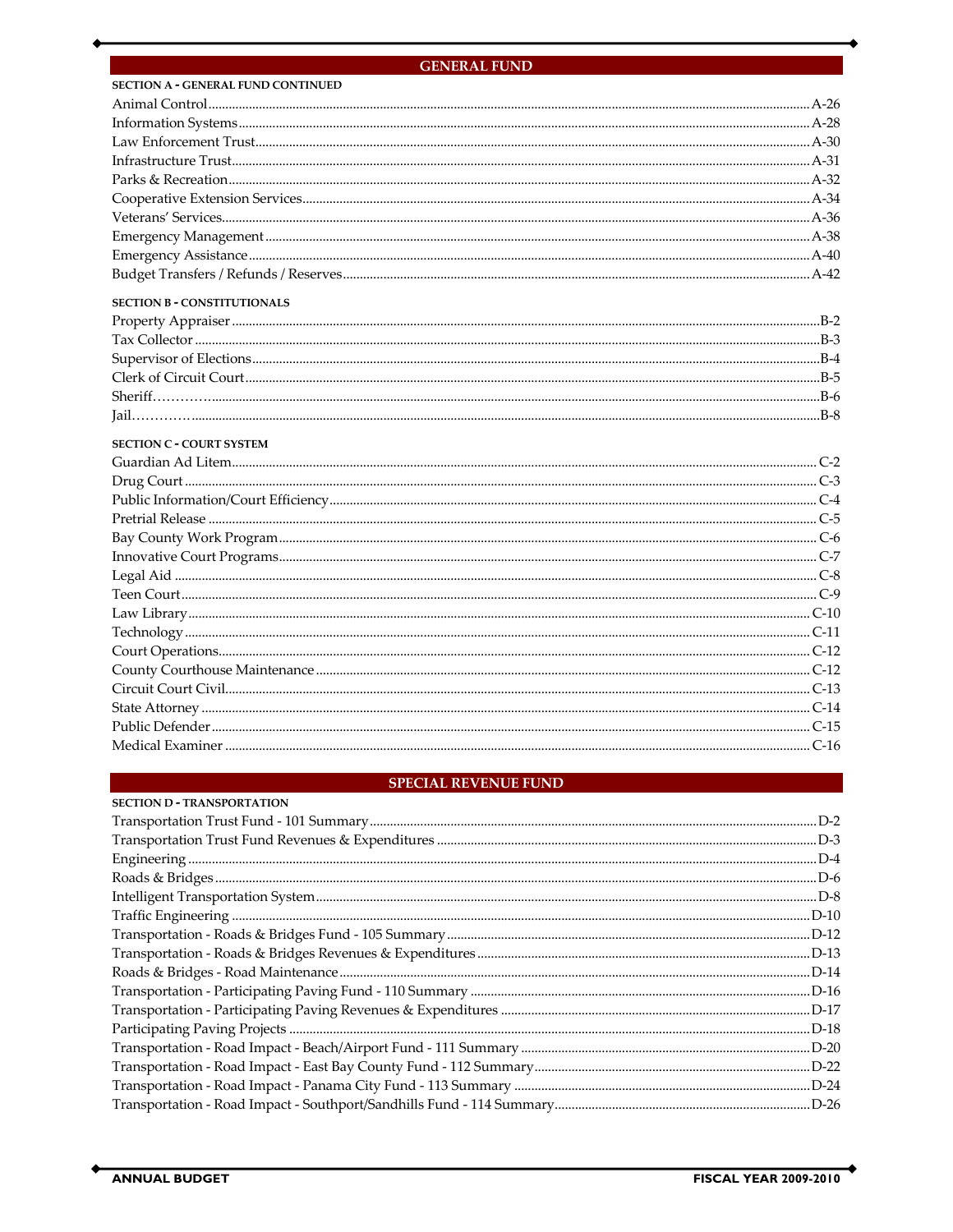#### **SPECIAL REVENUE FUND**

| <b>SECTION F - LIBRARY</b><br><b>SECTION G - TOURIST DEVELOPMENT</b><br><b>SECTION H - PUBLIC SAFETY</b><br><b>SECTION I - MOSQUITO CONTROL</b><br><b>SECTION J - FIRE SERVICES</b><br><b>ENTERPRISE FUNDS</b><br><b>SECTION K - WATER</b> | <b>SECTION E - STORMWATER</b> |  |
|--------------------------------------------------------------------------------------------------------------------------------------------------------------------------------------------------------------------------------------------|-------------------------------|--|
|                                                                                                                                                                                                                                            |                               |  |
|                                                                                                                                                                                                                                            |                               |  |
|                                                                                                                                                                                                                                            |                               |  |
|                                                                                                                                                                                                                                            |                               |  |
|                                                                                                                                                                                                                                            |                               |  |
|                                                                                                                                                                                                                                            |                               |  |
|                                                                                                                                                                                                                                            |                               |  |
|                                                                                                                                                                                                                                            |                               |  |
|                                                                                                                                                                                                                                            |                               |  |
|                                                                                                                                                                                                                                            |                               |  |
|                                                                                                                                                                                                                                            |                               |  |
|                                                                                                                                                                                                                                            |                               |  |
|                                                                                                                                                                                                                                            |                               |  |
|                                                                                                                                                                                                                                            |                               |  |
|                                                                                                                                                                                                                                            |                               |  |
|                                                                                                                                                                                                                                            |                               |  |
|                                                                                                                                                                                                                                            |                               |  |
|                                                                                                                                                                                                                                            |                               |  |
|                                                                                                                                                                                                                                            |                               |  |
|                                                                                                                                                                                                                                            |                               |  |
|                                                                                                                                                                                                                                            |                               |  |
|                                                                                                                                                                                                                                            |                               |  |
|                                                                                                                                                                                                                                            |                               |  |
|                                                                                                                                                                                                                                            |                               |  |
|                                                                                                                                                                                                                                            |                               |  |
|                                                                                                                                                                                                                                            |                               |  |
|                                                                                                                                                                                                                                            |                               |  |
|                                                                                                                                                                                                                                            |                               |  |
|                                                                                                                                                                                                                                            |                               |  |
|                                                                                                                                                                                                                                            |                               |  |
|                                                                                                                                                                                                                                            |                               |  |
|                                                                                                                                                                                                                                            |                               |  |
|                                                                                                                                                                                                                                            |                               |  |
|                                                                                                                                                                                                                                            |                               |  |
|                                                                                                                                                                                                                                            |                               |  |
|                                                                                                                                                                                                                                            |                               |  |
|                                                                                                                                                                                                                                            |                               |  |
|                                                                                                                                                                                                                                            |                               |  |
|                                                                                                                                                                                                                                            |                               |  |
|                                                                                                                                                                                                                                            |                               |  |
|                                                                                                                                                                                                                                            |                               |  |
|                                                                                                                                                                                                                                            |                               |  |

### **SECTION L - (MPAWTF) - JOINT VENTURE**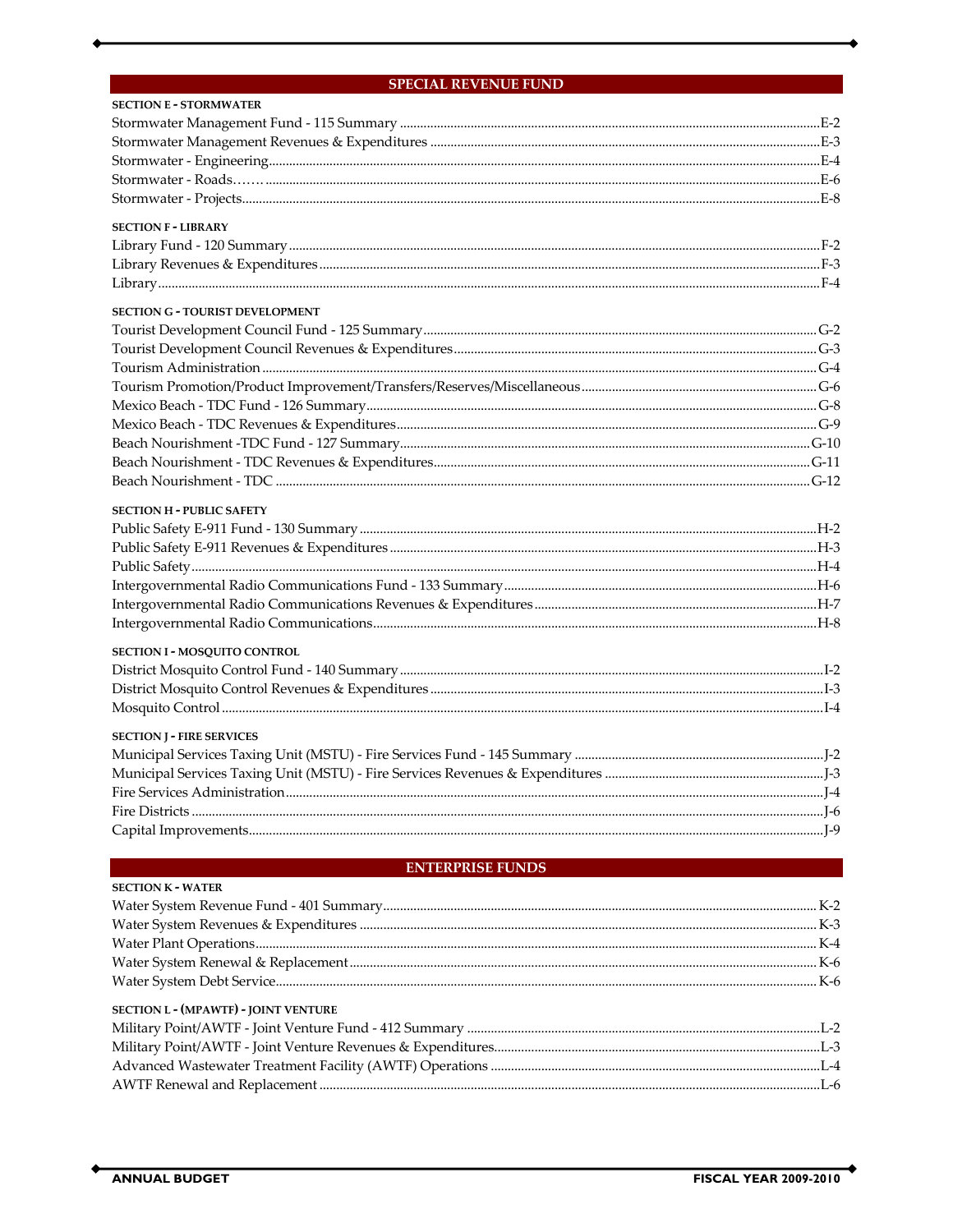#### **ENTERPRISE FUNDS**

| <b>SECTION L - (MPAWTF) - JOINT VENTURE CONTINUED</b> |     |
|-------------------------------------------------------|-----|
|                                                       |     |
|                                                       |     |
|                                                       |     |
| <b>SECTION M - RETAIL WATER &amp; WASTEWATER</b>      |     |
|                                                       |     |
|                                                       |     |
|                                                       |     |
|                                                       |     |
|                                                       |     |
|                                                       |     |
|                                                       |     |
|                                                       |     |
|                                                       |     |
|                                                       |     |
|                                                       |     |
|                                                       |     |
|                                                       |     |
|                                                       |     |
| <b>SECTION N - INDUSTRIAL WASTE</b>                   |     |
|                                                       |     |
|                                                       |     |
|                                                       |     |
|                                                       |     |
| <b>SECTION O - SOLID WASTE</b>                        |     |
|                                                       |     |
|                                                       |     |
|                                                       |     |
|                                                       |     |
|                                                       |     |
|                                                       |     |
|                                                       |     |
|                                                       |     |
|                                                       |     |
|                                                       |     |
| <b>SECTION P - BUILDER'S SERVICES</b>                 |     |
|                                                       |     |
|                                                       |     |
|                                                       |     |
| <b>INTERNAL SERVICES FUND</b>                         |     |
| <b>SECTION O - INTERNAL SERVICES FUND</b>             |     |
|                                                       |     |
|                                                       |     |
|                                                       |     |
| Facilities Maintenance                                | O-6 |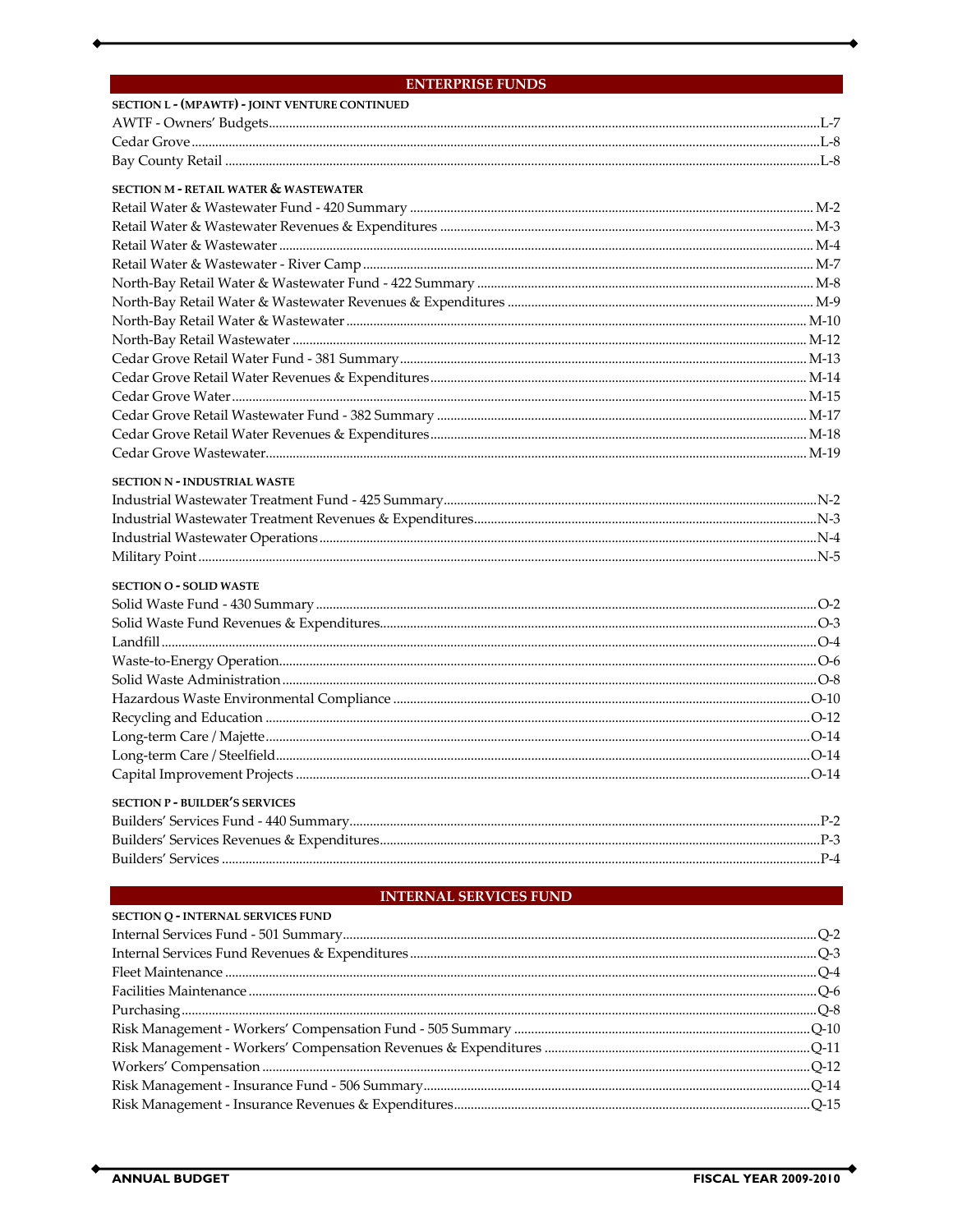#### **MISCELLANEOUS FUNDS**

| <b>SECTION R - MISCELLANEOUS FUNDS</b>  |  |
|-----------------------------------------|--|
|                                         |  |
|                                         |  |
|                                         |  |
|                                         |  |
|                                         |  |
|                                         |  |
| <b>SECTION S - CAPITAL IMPROVEMENTS</b> |  |
|                                         |  |
|                                         |  |
| <b>SECTION T - DEBT</b>                 |  |
|                                         |  |
|                                         |  |
|                                         |  |
| <b>SECTION U - STATISTICAL</b>          |  |
|                                         |  |
|                                         |  |
|                                         |  |
|                                         |  |
|                                         |  |
|                                         |  |
|                                         |  |
|                                         |  |
|                                         |  |
|                                         |  |
|                                         |  |
|                                         |  |
|                                         |  |
|                                         |  |
|                                         |  |